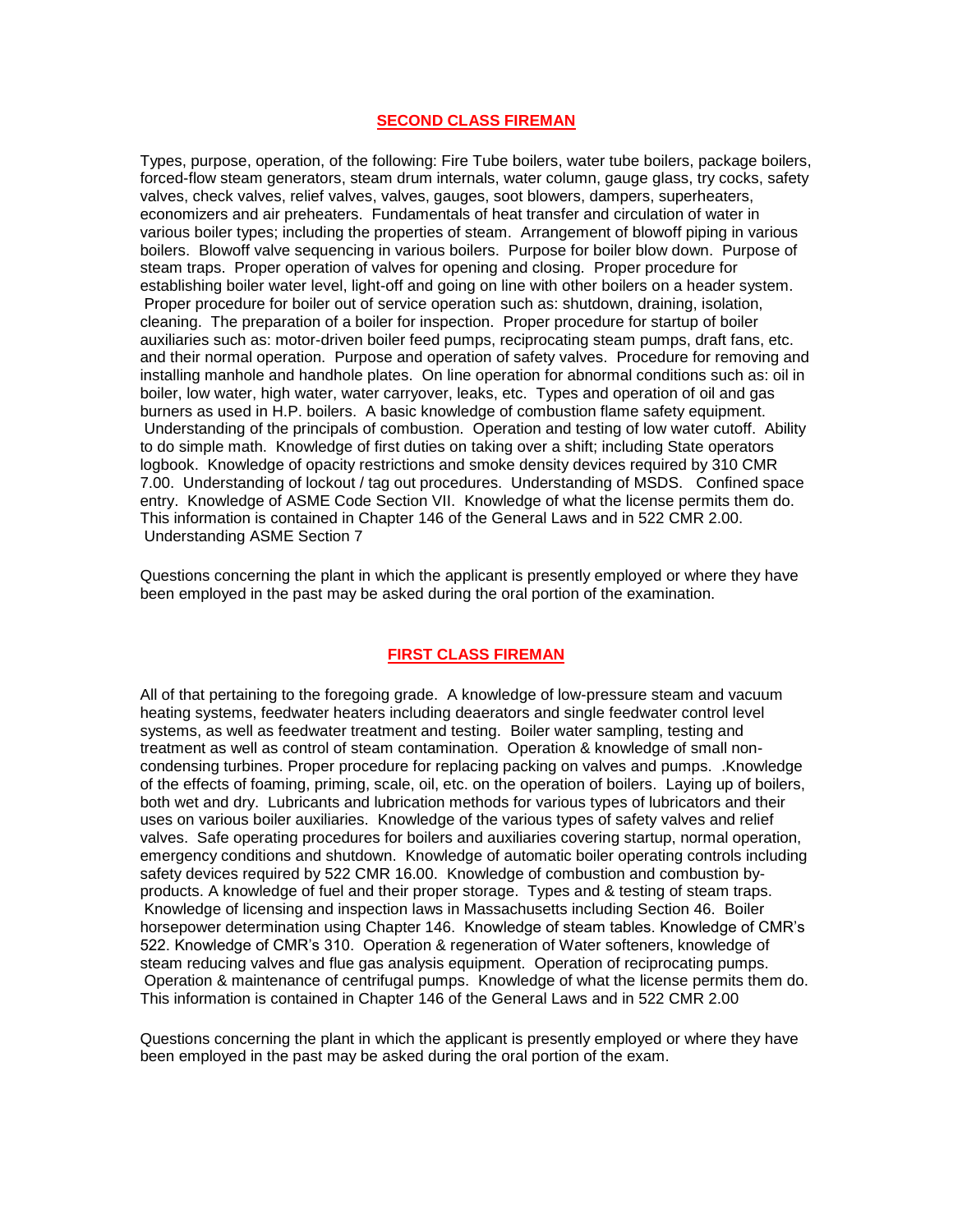# **THIRD CLASS ENGINEER**

All of that pertaining foregoing grades: Types, purpose, operation of the following: Noncondensing steam turbines, impulse blading, reaction blading, velocity-compounding, pressure compounding, journal bearings, forced feed lubrication, reduction gears, shaft seals, throttle-trip valves, emergency governors, overpressure protection devices. Understanding of causes of vibrations and critical speeds in turbines. Turbine horsepower determination as per Chapter 146. Knowledge of direct acting centrifugal and electronic type speed governors. A knowledge of water treatment. The effect of scale, sludge and other contaminants in boilers. An understanding of water side and fire side corrosion and its prevention. A thorough knowledge of positive and non-positive displacement pumps. A knowledge of heating systems using outside air admission. Methods of removing scale and oil from boilers. Knowledge of boiler safety valve code requirements; including capacity determination, permissible mountings, set pressures, stamping, etc. Ability to order a safety valve and checking safety valve capacity three ways. A knowledge of gagging a safety valve. A knowledge of power plant repairs, including the procedure for making welded and mechanical repairs in accordance with state laws. A thorough knowledge of boilers, boiler control systems both combustion and feedwater. Understanding of code jurisdictional limits for piping drum type boilers as required by ASME Code, Section I PG-58. Typical fuel oil and gas piping arrangements. Knowledge of two and three element feedwater level control systems. Knowledge of bearings used in turbines. Knowledge of indicators, recording devices, and associated instrumentation for monitoring and controlling combustion process. Knowledge of safety controls to prevent unsafe boiler conditions. Knowledge of flue gas analysis and boiler efficiency. Skill in math and simple algebra. Knowledge of surface and air-cooled condensers. Basic methods of superheat temperature control. Safety rules for entering boilers for inspection. Basic steam and water cycle for a condensing turbo generator. Procedure to hire a boiler repair and other licensed contractors. Understanding of ASME Code Section I & National Board Code as it applies to the normal duties and responsibilities of a Third Class Engineer. Complete understanding of "Responsibilities of being a Chief Engineer." A knowledge of Gen.. Laws Chapter 146, knowledge of CMR's 522 & 310, knowledge of B31.1 piping code, knowledge of Gas Turbines. Knowledge of Piping and Instrumentation Drawings (P&ID's)

Questions concerning the plant in which the applicant is presently employed or where they have been employed in the past may be asked during the oral portion of the exam.